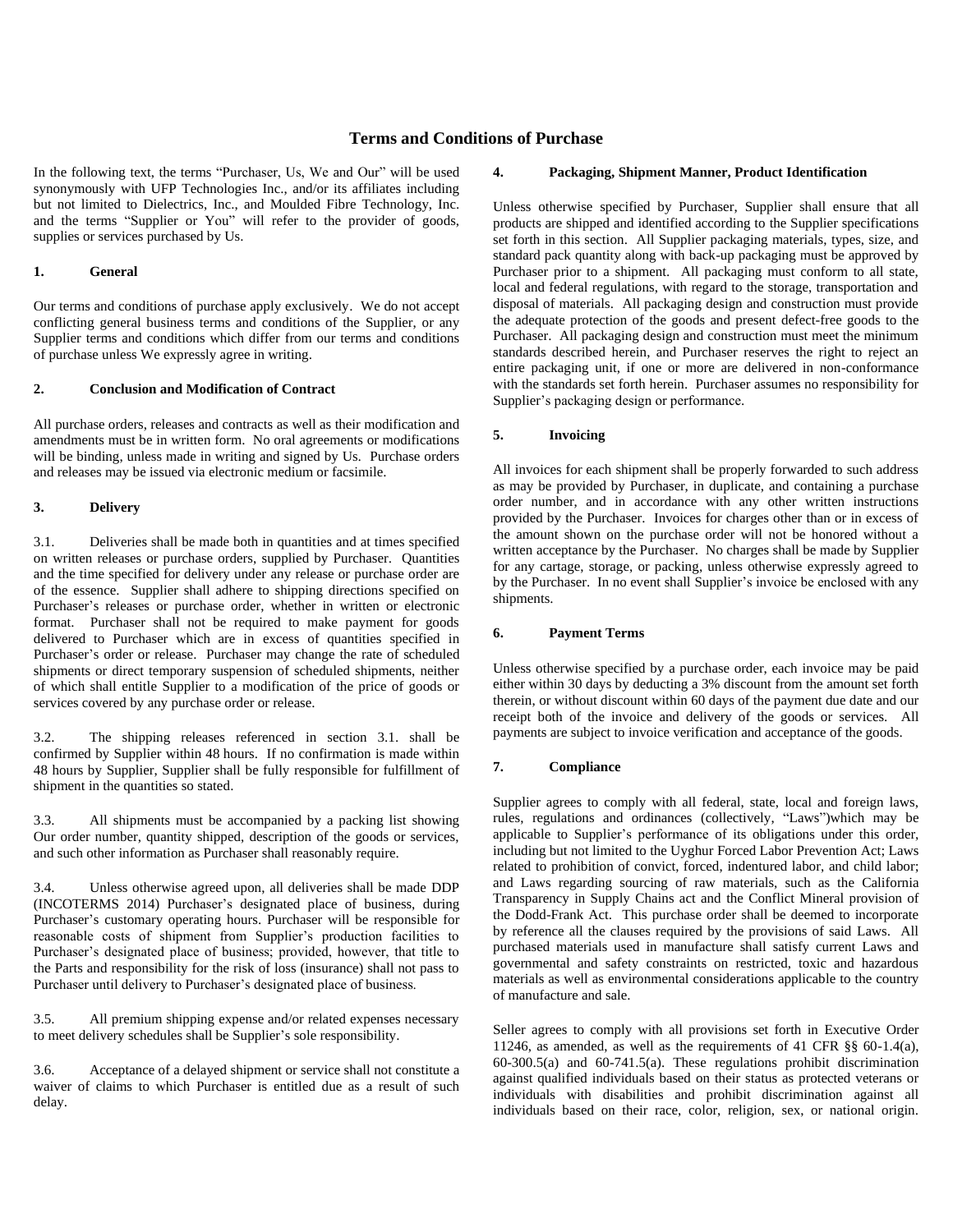Moreover, these regulations require that covered sellers take affirmative action to employ and advance in employment individuals without regard to race, color, religion, sex, national origin, protected veteran status or disability.

Supplier agrees to cooperate with and assist UFP in complying with all Laws, including, where applicable, to assist UFP with any due diligence in connection with ascertaining the composition of parts and components and determining the chain of custody and source of Conflict Minerals.

Supplier agrees to certify its compliance with the forgoing Laws and to submit to an audit by Purchaser. Purchaser reserves the right to immediately terminate any open purchase orders without liability to Purchaser for Supplier's failure to comply with the provisions of this paragraph.

# **8. Ownership of Work Product**

All work product, resulting or derived from, or made in the course of performing services under a purchase order, or delivering the goods, including any invention (whether or not patentable), research results, software programs, written material, or derivative or modification of any background technology identified in an order (collectively "Work Product") will be considered "work for hire" unless already in the public domain. All right, title and ownership interest in the items of Work Product will be vested exclusively with Purchaser. All rights in and to the background technology specifically identified in a work order will remain with the Supplier, provided that, to the extent that any such background technology is included or incorporated into the Work Product, Purchaser is hereby granted a perpetual, non-terminable, royalty-free license to use, reproduce and distribute the same for any and all purposes. Supplier agrees to execute any and all documents and instruments as may be necessary to evidence, perfect, or otherwise confirm Purchaser's rights hereunder in respect of the Work Product. If by operation of law any Work Product, including all related intellectual property rights, is not owned exclusively by the Purchaser automatically upon the creation thereof, then Supplier agrees to assign and hereby assigns to Purchaser all of the Supplier's rights in that Work Product, including all related intellectual property rights and goodwill associated therewith. Upon request of Purchaser, Supplier will promptly deliver all items or representations of the Work Product, in whatever form or media to Purchaser or its designee at no cost to Purchaser other than Supplier's actual out-of-pocket expenses incurred (such as shipping charges) in delivering such materials.

## **9. Intellectual Property**

Supplier represents and covenants that the goods described herein and the sale or use of them will not infringe any United States patent and agrees that it will, at its own expense, defend any suit which may be brought against Purchaser or those selling or using the goods (provided the Supplier is notified promptly of such suit and copies of all papers therein delivered to Supplier), for any alleged infringement of any patent by reason of the sale or use of such article, and Supplier agrees to pay all judgments and costs recovered in any such suit and to reimburse Purchaser for all costs and expenses including legal fees, incurred in defense of any such claim or suit.

#### **10. Confidentiality**

10.1. The term "Confidential Information" as used herein means all information, data and experience, whether of a technical, engineering, operational or economic nature obtained by Supplier from Purchaser, relating to Purchaser's business and may include, without limitation, information relating to Purchaser's products, research and development, marketing plans or techniques, client lists, and any scientific or technical information, design, process, procedure, formula, or know how (whether or not patentable), financial data and employee information.

10.2. Supplier agrees with respect to all Confidential Information received from Purchaser that: (a) except with the Purchaser's prior written consent, Supplier will not divulge to any party who is not a party to this agreement any Confidential Information received from Purchaser; (b) Supplier will use the Confidential Information only for the purposes specified in this agreement and not to compete with Purchaser or otherwise commercially exploit the Confidential Information; (c) Supplier will take all precautions necessary or helpful to be sure that any information received from the other party to this agreement will be kept confidential and not divulged to any third party; and (d) that the Confidential Information shall remain the sole and exclusive property of the Purchaser. Products built on the basis of the Confidential Information (such as based on drawings, models, tooling or the like) may neither be used by the Supplier nor offered to third parties.

10.3. The foregoing restrictions as to the disclosure and use of Confidential Information shall not apply to: (a) any information which is now part of the public domain or which hereafter becomes part of the public domain through no fault of the Supplier; or (b) to any information which was in the Supplier's possession at the time of receipt from the Purchaser; or (c) to any information which subsequently comes into the Supplier's possession and was not acquired by the Supplier directly or indirectly from (i) the Purchaser; (ii) services under obligation of secrecy to the Purchaser; or (iii) services which require the Supplier to hold it in confidence; or (d) to any information which is independently developed by an employee or agent of the Supplier without knowledge of the Purchaser's Confidential Information as may be proved by prior written record; or (e) to any disclosure of Confidential Information made in response to a valid order of a court or other governmental body provided, however that before making such disclosure pursuant to such order, Supplier shall have given written notice to the Purchaser, shall have made a reasonable effort to obtain a protective order requiring that Confidential Information so disclosed be used only for the purpose for which the order was issued.

10.4. Purchaser's Confidential Information may be disseminated by the Supplier only within its own organization and only to the extent reasonably required to accomplish the purposes of this agreement. The Supplier shall require each of its suppliers, employees and representatives having access to the Confidential Information to treat that information as confidential and shall use its best efforts to assure compliance with the terms of this agreement.

10.5. Supplier agrees to make only such additional copies of the Confidential Information as are reasonably required to accomplish the purposes of this agreement and to keep such confidential and all copies thereof secured and unavailable to anyone not authorized to view them. Supplier further agrees to return to Purchaser or destroy (as directed by the Purchaser) all copies of the Purchaser's Confidential Information once the purposes of this Agreement have been completed or immediately upon request of the Purchaser made at any time.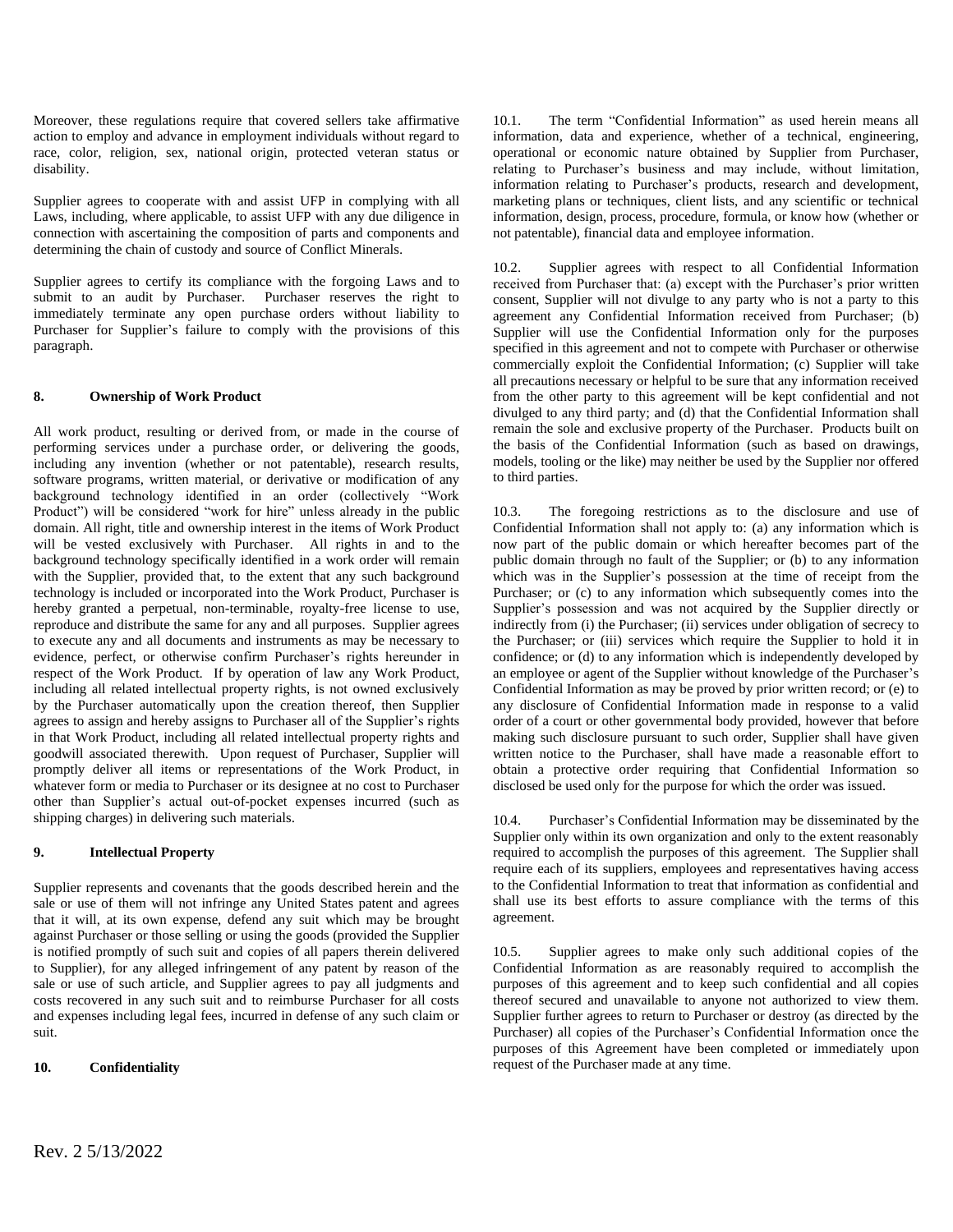10.6. Supplier recognizes that irreparable injury will result to Purchaser in the event of a breach of the covenants contained in this Agreement on the part of the Supplier and agrees that in the event of breach or threat of such breach, the Purchaser shall be entitled to, in addition to all other remedies and damages available, an injunction to restrain the violations thereof by the Supplier and all persons acting for, and or with the Supplier including attorney's fees and court costs.

# **11. Non-Solicitation**

During the term of this Agreement and for a period of three (3) years after its expiration or termination, Supplier (and its owners and employees) shall not either directly or indirectly solicit any customers or potential customers or employees of Purchaser, at any time prior to or subsequent to the date of this Agreement, either to purchase products which compete with Our Products, or to become employed by a company other than Purchaser. Supplier acknowledges that a breach of its obligations under this Section would cause irreparable harm to Purchaser for which monetary damages alone would not be an adequate remedy, and full compliance with the provisions of this Agreement is necessary to protect the business and goodwill of the Purchaser. It is further understood and acknowledged by Supplier that it is adequately being compensated by this non-solicitation requirement as evidenced by the acceptance of this Agreement and the substantial revenue it will receive from it. Supplier acknowledges and agrees that it enters into this Agreement of its free will and understanding. Accordingly, in the event of a breach or a threatened breach of this Agreement, Purchaser shall be entitled to the extent permissible under applicable law to obtain preliminary or permanent injunctive relief without the necessity of proving actual damages by reason of such breach or threatened breach, and a temporary restraining order shall be granted immediately without prior written notice of any other action. If Purchaser prevails in any suit or other proceeding to enforce this action or remedy or breach thereof, Supplier will pay Purchaser's reasonable attorneys fees and costs incurred in any such suit or proceeding.

# **12. Termination**

12.1. Purchaser may immediately terminate this order without liability to Supplier in the event of the happening of any of the following or any other similar or comparable event: (i) insolvency of Supplier; (ii) filing of a voluntary petition in bankruptcy by Supplier; (iii) filing of an involuntary petition in bankruptcy against Supplier; (iv) appointment of a receiver or trustee for Supplier; (v) or execution of an assignment for the benefit of creditors of Supplier, provided that such petition appointment or assignment if made or filed involuntary against Supplier is not vacated or nullified within fifteen (15) days of such event.

12.2. Upon Supplier's receipt of notice of termination by Purchaser in conformity with the terms of the Agreement, Supplier, unless otherwise directed in writing by Purchaser, shall (i) terminate immediately all work under this order; (ii) transfer title and deliver to Purchaser the Work Product, other finished work, the work-in-process, and the parts and materials which Supplier produced or acquired in accordance with this order and which Supplier cannot use in producing goods for itself or for others; (iii) settle all claims by subcontractors approved by Purchaser hereunder, if any, for reasonable actual costs that are rendered unrecoverable by such termination; (iv) take actions reasonably necessary to protect property in Supplier's possession in which Purchaser has an interest and (v) upon Purchaser's request, cooperate with Purchaser in effecting the resourcing of Supplier's goods and/or services covered by this order to a different supplier designated by Purchaser.

12.3. Upon termination by Purchaser, Purchaser shall pay to Supplier the following amounts without duplication: (i) the purchase order price for all finished work and completed services which conform to the requirements of this order and not previously paid for; (ii) Supplier's reasonable actual cost of the work-in-process and parts and materials transferred to Purchaser in accordance with subsection 12.2.(ii) hereof; (iii) Supplier's reasonable actual cost of settling the claims of the obligation Supplier would have had to the subcontractors in the absence of termination, and (iv) Supplier's reasonable actual cost of carrying out its obligations under subsection 12.2.(iv) and (v). Purchaser shall not be liable for and shall not be required to make payments to Supplier, directly or on account of claims by Supplier's subcontractors, for any other alleged losses or costs, whether denominated as loss of anticipated profit, unabsorbed overhead, interest on claims, product development and engineering costs, facilities and equipment rearrangement costs or rental, unamortized depreciation costs, general and administrative burden charges resulting from termination of this order or otherwise. Notwithstanding anything herein to the contrary, Purchaser's obligation to Supplier upon termination under this Section shall not exceed the obligation Purchaser would have had to Supplier in the absence of termination.

12.4. Within twenty (20) days after the effective date of termination under this Section, Supplier shall furnish to Purchaser its termination claim, together with all supporting data which shall consist exclusively of the items of Purchaser's obligation to Supplier that are listed in subsection 12.3. Purchaser may audit Supplier's records before or after payment to verify amounts requested in Supplier's termination claim.

# **13. Bailed Property; Tooling**

13.1. All supplies, materials, molds, machinery, equipment, patterns, tools, dies, jigs, fixtures, gauges, blueprints, designs, specifications, drawings, photographic negatives and positives, art work, copy layout, consigned material for production or repair and other items furnished by Purchaser either directly or indirectly, to Supplier to perform this order, or for which Supplier has been reimbursed by Purchaser (collectively, "Bailed Property"), shall be and remain the property of Purchaser and be held by Supplier on a bailment basis. Supplier shall bear the risk of loss of and damage to the Bailed Property and Supplier at its own expense shall keep such Bailed Property insured for the benefit of Purchaser. The Bailed Property shall at all times be properly housed and maintained by Supplier; shall not be used by Supplier for any purpose other than production of Purchaser's items; shall be conspicuously marked by the Supplier to identify it as the property of the Purchaser and indicate the Purchaser's name; shall not be commingled with the property of Supplier or with that of a third parson and shall not be moved from Supplier's premises without Purchaser's prior written approval. Supplier, at its expense, shall maintain, repair and refurbish Bailed Property in first class condition. All replacement parts, additions, improvements and accessories for such Bailed Property shall automatically become Purchaser's property upon their incorporation into or attachment to the Bailed Property.

13.2. Upon Supplier's receipt of notice of termination by Purchaser in conformity with the terms of the Agreement, Supplier agrees that Purchaser has the right, at any time, with or without reason and without payment of any kind to retake possession of or request return of any or all Bailed Property. Upon the request of Purchaser, the Bailed Property shall be immediately released to Purchaser or delivered to Purchaser by Supplier, either (i) D.D.P., Supplier's plant, properly packaged and marked in accordance with the requirements of the carrier selected by Purchaser to transport such property, or (ii) to any location designated by Purchaser, in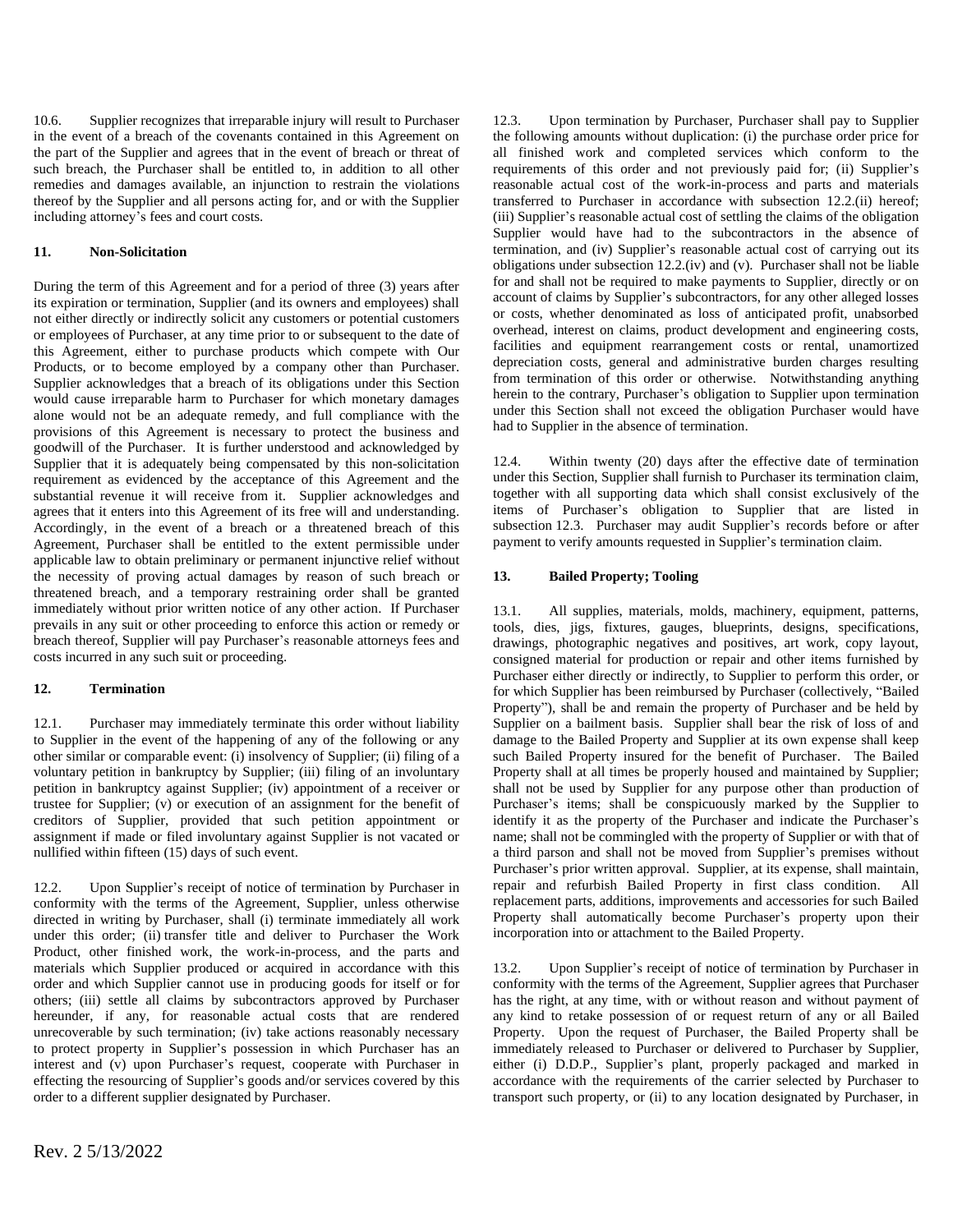which event Purchaser shall pay to Supplier the reasonable cost of delivering such Bailed Property to such location. Purchaser shall have the right to enter onto Supplier's premises at all reasonable times to inspect the Bailed Property and Supplier's records with respect thereto. When permitted by law, Supplier waives any lien or other rights that Supplier might otherwise have on any of the Bailed Property for work performed on such property or otherwise.

13.3. Supplier acknowledges and agrees that (i) Supplier has inspected Bailed Property and is satisfied that the Bailed Property is suitable and fit for its purposes, and (ii) PURCHASER HAS NOT MADE AND DOES NOT MAKE ANY WARRANTY OR REPRESENTATION WHATSOEVER, EITHER EXPRESS OR IMPLIED, AS TO THE FITNESS, CONDITION, MERCHANTABILITY, DESIGN OR OPERATION OF THE BAILED PROPERTY OR ITS FITNESS FOR ANY PARTICULAR PURPOSE. Purchaser will not be liable to Supplier for any loss, damage, injury or expense of any kind or nature caused, directly or indirectly, by the Bailed Property, including, without limitation, the use or maintenance thereof, or the repair, service or adjustment thereof, or by any interruption of service or for any loss of business whatsoever or howsoever caused, including, without limitations any damages or loss of anticipatory, profits or any other indirect, special or consequential damages.

# **14. Inspection**

Purchaser shall have the right to enter Supplier's facility at reasonable times to inspect the facility, goods, materials and any property of Purchaser covered by any order. Purchaser's inspection of the goods whether during manufacture, prior to delivery or within a reasonable time after delivery, shall not constitute acceptance of any work-in-process or finished goods.

#### **15. Nonconforming Goods, Guaranties and Quality**

15.1 Supplier expressly warrants that all goods and services covered by this order will conform to the specifications, drawings, samples or descriptions furnished to or by Purchaser and/or U.S. industry standards, and all laws and regulations in force in countries where products or vehicles equipped with such products are to be sold, and will be merchantable, of good material and workmanship and free from defects. In addition, Supplier acknowledges that Supplier knows of Purchaser's intended use and expressly warrants that all goods and services covered by this order which have been selected, designed, manufactured or assembled by Supplier, based upon Purchaser's intended use, will be fit and sufficient for the particular purpose intended by Purchaser. Such warranty will be effective for the longer of (i) the period provided by applicable law, or (ii) the warranty period provided by Purchaser to its customers; provided, however, in the case of any recall campaign or other customer satisfaction or corrective service action undertaken by Purchaser or its customers, the warranty shall continue for such time period as may be dictated by Purchaser's customer or the federal, state, local or foreign government where the goods are used or the services provided.

15.2 Supplier shall continuously verify the quality of the goods. Supplier shall notify Purchaser in written form about any possible improvement to the goods.

15.3 Incoming goods and services from Supplier are subject to Purchaser's inspection. If quantity and/or quality of the shipment or performance of services do not conform to Purchaser's specifications, Purchaser has the right to reject the goods/services entirely or partially. In case of rejection, Supplier will be responsible for all shipping and related costs associated with the rejected goods or services, including damages resulting to third parties. Upon rejection, Supplier will replace the nonconforming goods or re-perform the non-conforming services solely at Supplier's costs. With respect to non-conforming goods, Supplier has 10 working days to pick up the non-conforming goods; after this period of time, Purchaser is free of responsibilities about the disposition or use of the non-conforming goods, and Supplier will be held responsible for any costs associated therewith.

## **16. Services and Replacement Parts**

Supplier will sell to Purchaser all goods necessary for Purchaser to fulfill Purchaser's and its customers' service and replacement parts requirements for the same price as the goods purchased under this Agreement.

## **17. Indemnification**

17.1. Supplier hereby covenants and agrees to indemnify and hold Purchaser, its directors, officers and employees harmless from any claims, liabilities, damages (including special, consequential, punitive and exemplary damages), cost and expenses (including reasonable attorney fees) incurred in connection with any claims (including lawsuits, administrative claims, regulatory actions and other proceedings to recover for personal injury or death, property damage or economic losses) that are related in any way to or arise in any way from; (i) Supplier's representations, performance of obligations under any purchase order, including claims based on Supplier's breach or alleged breach of warranty (whether or not Supplier's goods or services have been incorporated into Purchaser's products and/or resold by Purchaser); (ii) the breach of any terms contained in the Agreement or herein; (iii) any acts, errors, or omissions on the part of Supplier or its agents or employees; and (iii) claims for any violation of any applicable law, ordinance or regulation or government authorization or order. Supplier's obligation to indemnify under this Section will apply regardless of whether the claim arises in tort, negligence, contract, warranty, strict liability or otherwise, except to the extent of any such liability arising out of the sole negligence of Purchaser.

17.2. If Supplier performs any work on Purchaser's premises or utilizes the property of Purchaser, whether on or off Purchaser's premises, Supplier shall indemnify and hold Purchaser, its directors, officers and employees harmless from and against any liabilities, claims, demands or expenses (including reasonable attorney fees) for damages to the property of or injuries (including death) to Purchaser, its employees or any other person arising from or in connection with Supplier's performance of work or use of Purchaser's property except to the extent of any such liability, claim or demand arising out of the sole negligence of Purchaser.

#### **18. Insurance**

Supplier shall obtain and maintain at its expense insurance coverage as reasonably requested by Purchaser with such insurance carriers and in such amounts as are reasonably acceptable to Purchaser. Supplier shall furnish to Purchaser certificates of insurance setting forth the amount of coverage, policy number and date(s) of expiration for insurance maintained by Supplier and such certificates must provide that Purchaser shall receive thirty (30) days prior written notification from the insurer of any termination or reduction in the amount or scope of overages.

# **19. Parts Identification**